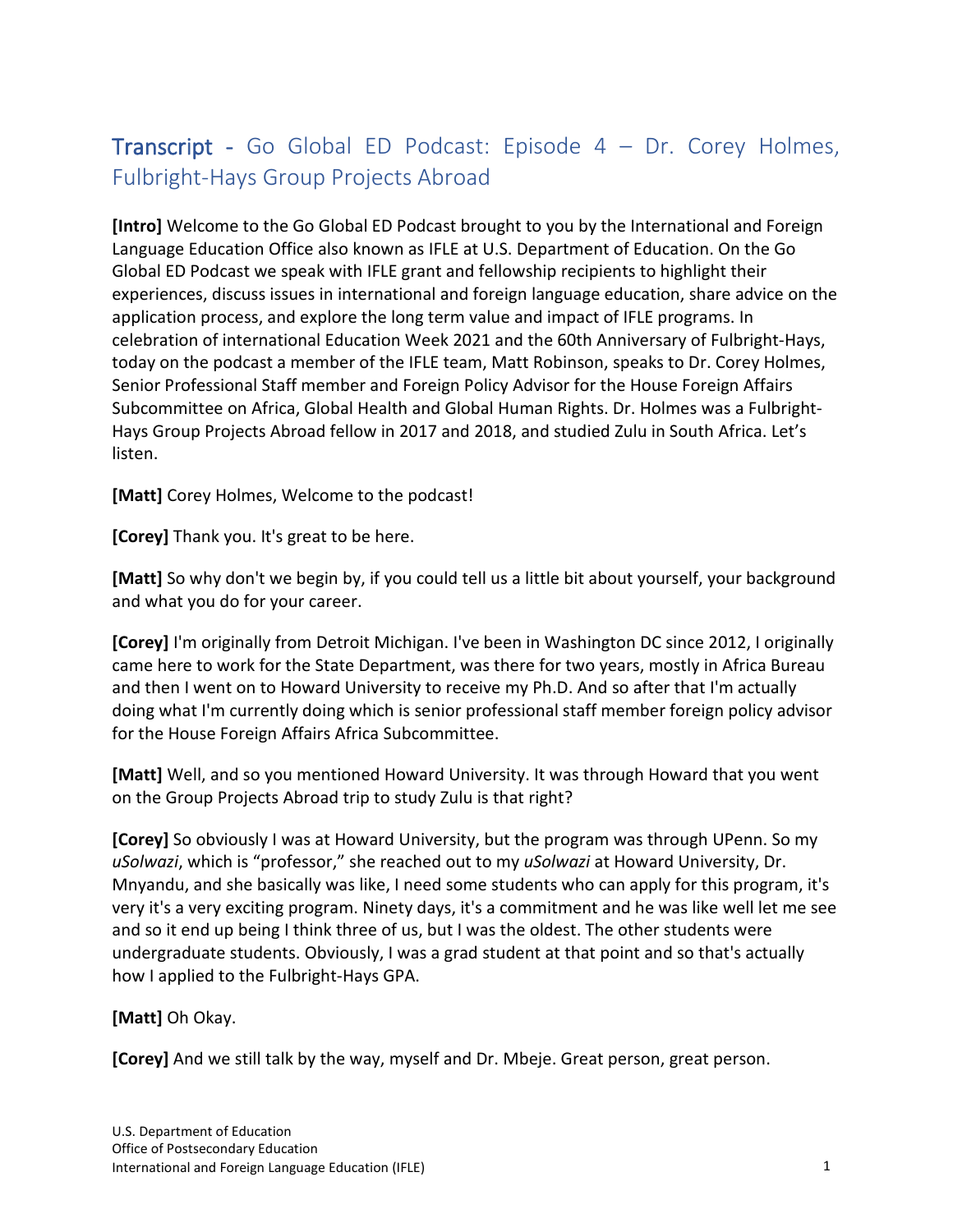**[Matt]** So why don't you take us back to how you started to get the interest in studying Zulu in the first place. Zulu isn't a commonly taught language, right? So, what interested you to learn Zulu?

**[Corey]** Right, right. So I always tell people that South Africa is my second home. With that being said I worked there from 2009-2010 so roughly around 14 months with the Ramberg Chamber of Commerce also the South African Chamber of Commerce and so obviously most people know that there are eleven official languages in South Africa, Zulu being one of what they would call local languages right, and so out of those indigenous or local languages, isiZulu is probably the one that's spoken most around the country. And frankly it's one of the few in South Africa, one of the few South African languages that are taught in American institutions, you know Kiswahili Tanzania and Kenya, Yoruba in Nigeria come to mind as well. But South African languages isiZulu and so it was actually taught it was offered South Africa like I said is my second home is my favorite place to be, I wanna live there when I retire and so it was just a slam dunk.

**[Matt]** So you must have had some command of Zulu before you started the program for GPA?

**[Corey]** Somewhat. The crazy thing about working there in 2009 was most people wanted to speak English right because you know a lot of places where you go overseas particularly when you're working with young people it's the cultural aspect right of speaking English. You know the hip-hop community the fashion industry so everything is in English right, and so when I would say hey I want to practice my isiZulu or other local languages because they're like I said there are 11 official but nine are local what they would call Bantu languages, Black African languages, and it'll be like 'no we can get to that later, let's let's basically let's help me work on my English first.' [laughs] Right? And so you know it was kind of a negotiation if you will: "Alright I'll help you with your English this week, and you help me with my isiZulu the following week."

**[Matt]** So I want to pick up on another point that you mentioned which was that that you your interest in South Africa is ongoing, and that you want to go back again. So you're very enthusiastic about your experience traveling to South Africa, what about the experience made it special for you?

**[Corey]** Wow, first and foremost the people right you know. South Africa is such a vibrant vibrant place to be musically you know I'm a jazz aficionado so jazz is richly ingrained in the culture there. The food the wine it's the best wine you know in the world, but also the politics. So for me when I first got there I was not into politics my first 2 degrees were in business, and going there really kind of piqued my interest in the political sphere if you will, kind of led me into what I'm doing today. And so going back I would say the people, culture and the politics. I was able to write a paper on former President Jacob Zuma who is now if anybody's following the news, they gave him six months for bribery, I never thought that would happen, and Mbeki, and hopefully we will discuss him a little later, who was the president right after Nelson Mandela, who I believe after Kofi Anan, this generation's African leaders, he's right up there.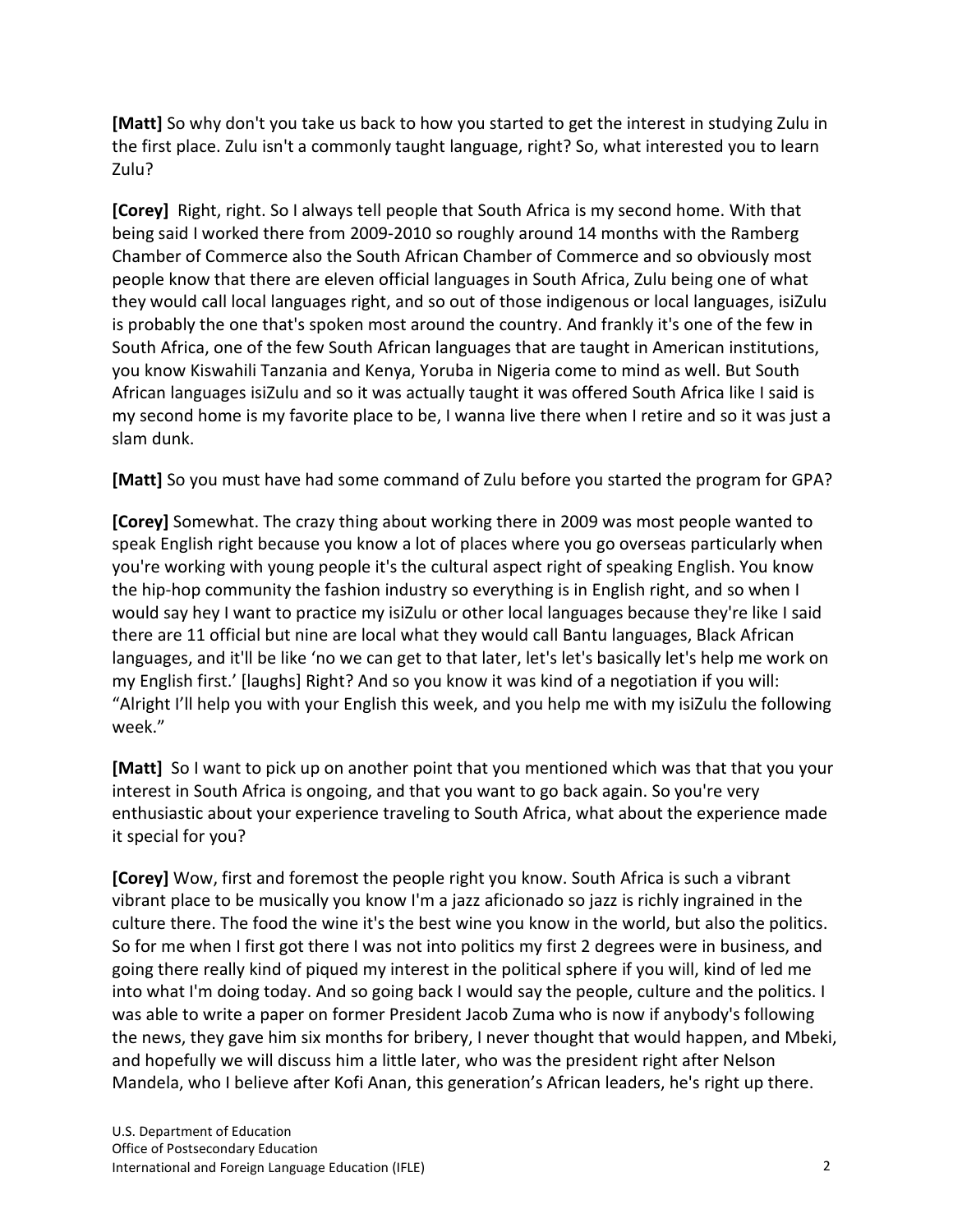Intellectual but why he was president most most of the citizenry couldn't really understand or grasp what he was trying to do, which was agency give his folks agency right, give his citizens agency. And so maybe we'll touch on that in the later question.

**[Matt]** So it sounds like your experiences there shaped your career afterwards and your interests. Was there anything in particular about the trip that, you know any experiences, that led you to that?

**[Corey]** So I was actually a Thabo Mbeki African leader which he affectionately called the change agent. This was where you had to apply to several courses whether they were in sociopolitical economics, global development or politics and the courses were held at Unisa University of South Africa in Pretoria. So I applied to that got into that very rigorous intensive courses and then obviously I got a chance to meet him in Pretoria at the University of South Africa, I was like "I'm here!" you know, and also while, going forward a little bit, when I received my Boren back to South Africa in 2018 to finish my Ph.D. one of the professors, he actually was one of my sitting advisors from the program, and so that for me kind of telling folks about my dissertation the effects of youth employment on Gauteng, which is the smallest province in South Africa, but obviously it is the economic hub, definitely the southern region not just South Africa the South African Stock Exchange is there as well as you know a plethora multinational companies.

**[Matt]** So, okay, you have a great trip to South Africa I'm just thinking, and you come back to the US. What happens afterwards? You know what, what do you do after an experience like this? Has it shaped your career has it shaped your life in different ways?

**[Corey]** Yeah, well for me so having a Fulbright gave me a chance to conduct preliminary research, so I wasn't yet on my full dissertation, I had I had just finished comprehensive exams and so the Fulbright-Hays gave me an opportunity not only to strengthen my isizulu but also conduct research at Unisa, UJ University of Johannesburg, meet with different professors at those institutions and so when I came back for me it was the start of the writing process right because in my mind I had and end goal I had a date of when I wanted to obviously graduate and you know start putting some of this theoretical stuff if you will in the practicality right. And so I came back and wrote everyday that's what it looked like 'cause at that point I was done with my coursework at Howard, so every day I picked a set time to write some days are better than others and any writer will tell you this, right, and we just hammered it out and basically that was six months I would say so six months so I got back in August so I think it was June-August program early June to mid-August so August through December was writing and I defended my drafts and ready for the second part of the dissertation

**[Matt]** congratulations by the way

**[Corey]** it seems like a lifetime ago now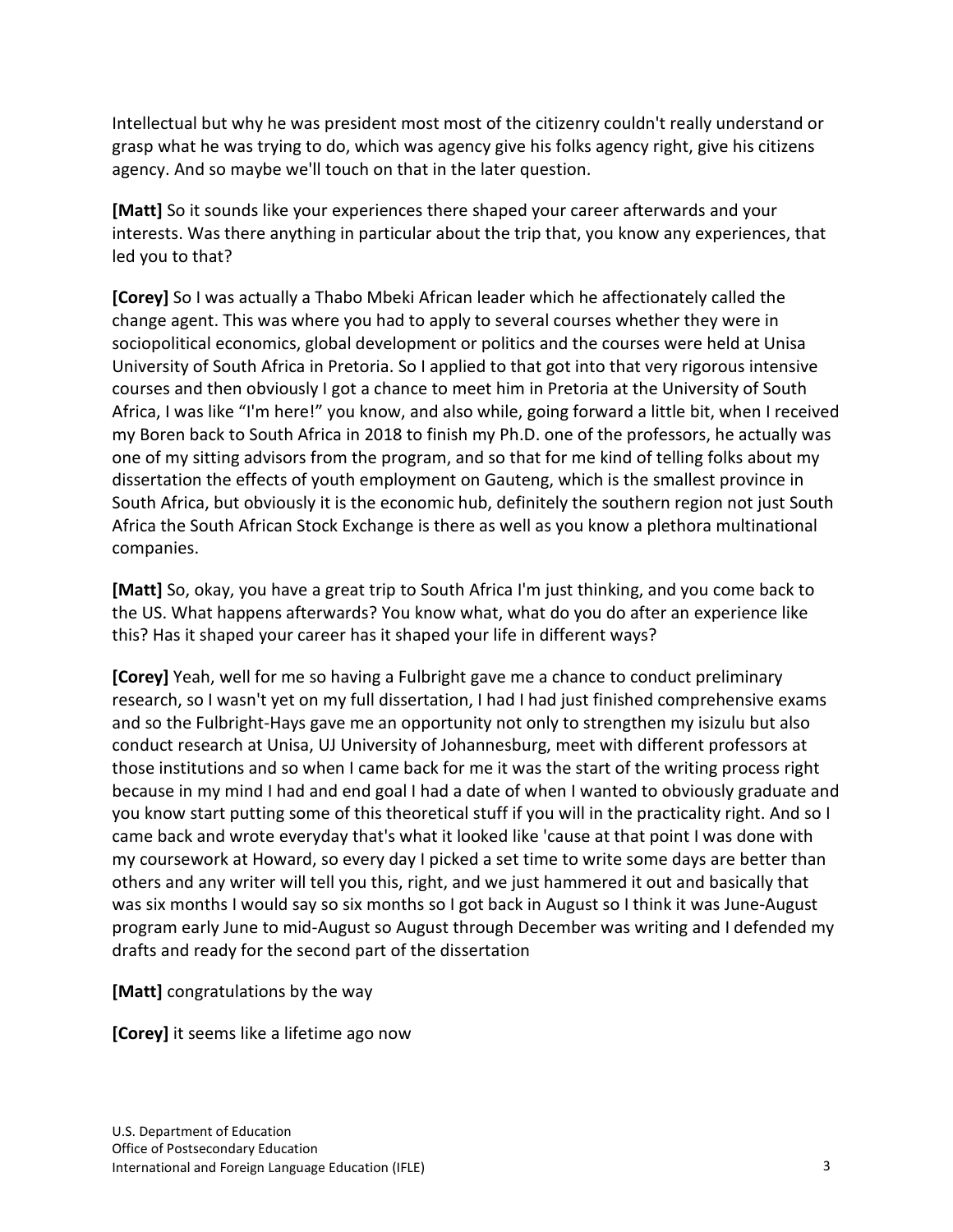**[Matt]** So how about more on the personal side? I mean, you did stay with a host family while you were there right?

**[Corey]** Right.

**[Matt]** So what was that like I mean was it memorable?

**[Corey]** My *Gogo*, so obviously that's grandma. So she had worked for the SA government but she was newly retired and her husband he still worked so we lived in kwa Zulu Natal so it's probably from Durban I would say almost two hours driving from Durban. He would leave every Friday I'm sorry every Sunday to go back to Durbin to work and stay the whole week so really I would only see him from late Friday and it was usually Saturday, Saturday and then some Sunday her grandson lived with them, he was a he was a treat. So he actually helped me with a lot of translations because isiZulu's a very technical language which I learned at the University of Zululand right you know I learned the basics at Howard University but obviously where it was created University of Zululand you know it's constructing sentences and paragraphs using different phrases and knowing when to use different phrases and so it's very technical, and it was very hard if you will right. It took a lot of practice and a lot of dedication and the young man helped me out tremendously I talk to the family not as often as I did when I first got back to the states I probably talked to them maybe two or three times a year now via email and it's mostly through his email right, but yeah I really want to get a chance to go back and see them because they really made my stay I mean they gave me 3 square meals I mean whatever wherever I wanted to go during the weekend over the weekend, they would say hey we take you we know that you're a young man and you might wanna get out. Yeah so I I really appreciate them and that and that's key to any great study abroad program right, not only the technical aspect right academic side of it but the right host family

**[Matt]** Yes, I mean that's a whole other aspect to the experience isn't it it's not just about the academics and the training right it's the cross-cultural experience

**[Corey]** Absolutely. Yeah definitely another key component to my fellowship was I got a chance to do something specifically like this, it was a youth radio station in downtown Johannesburg and it was definitely the highlight. So it was different highlight for different reasons, but I was so impressed by this youth ran organization new station radio station if you will because all you hear is South Africa and my dissertation says it, of the fact that young people don't have any opportunities, young people hold the highest unemployment rates, and then you have other folks in South Africa say well we don't have the human capital, we have a lot of jobs, but we don't have the human capital to fill these jobs. And so to see this youth ran radio station and they actually wanted me to, we actually gave me a 45 minute radio interview. It was amazing man it was it was amazing I was like and they were kind of looking at me like why you so like no this is this is special this is you know they, you met Mbeki, you met the president, you met this person. Yeah but no you don't get it like because there's the narrative of what you are don't do can't do won't do, and I'm seeing it. Right in front of me. Those stories aren't told often. I think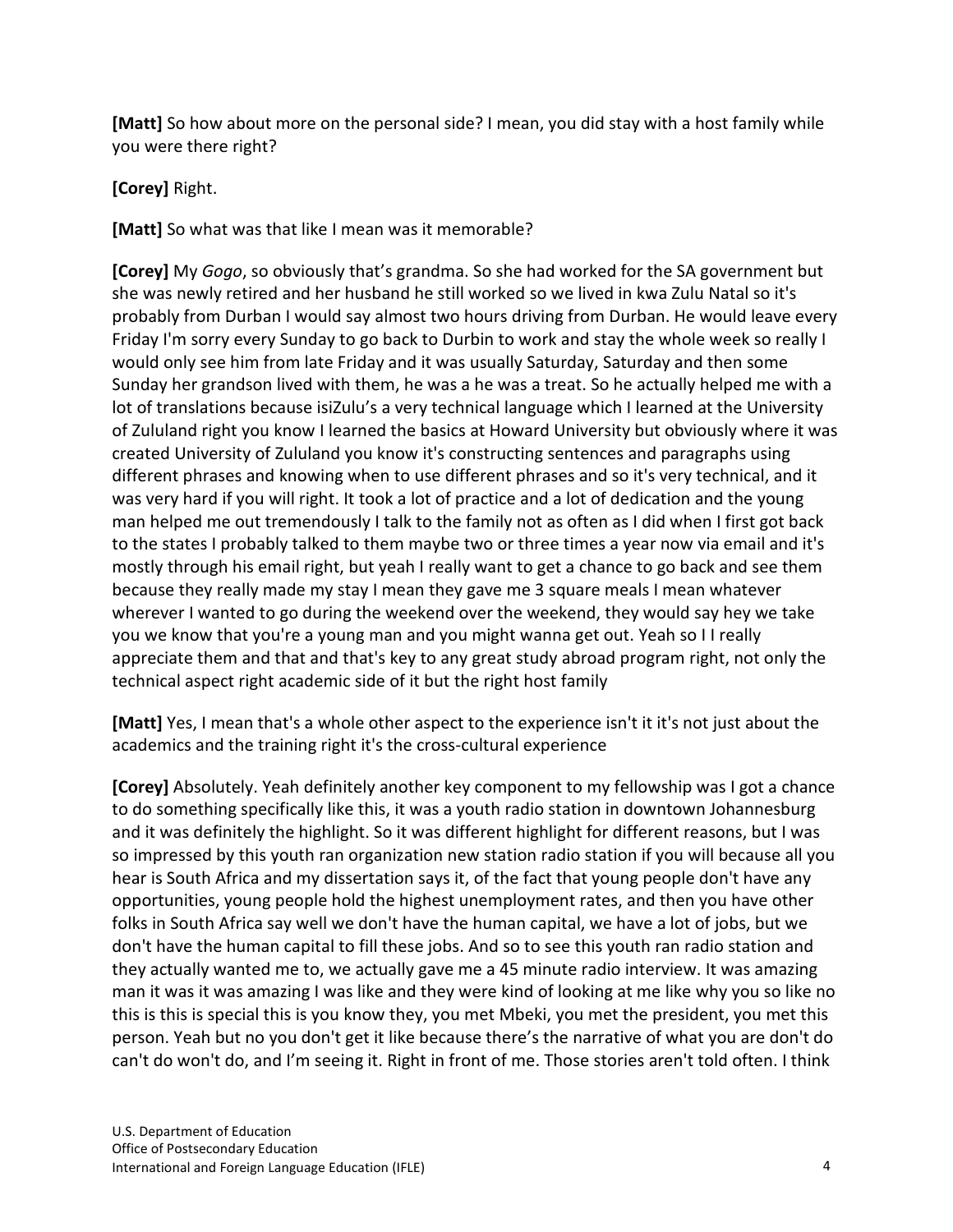there was a question about you know 'what has the program done for you, what advice would you give to someone applying?'

## **[Matt]** yeah okay

**[Corey ]** For me the experience forever changed my lens the way I see the world right. You have new experiences you meet new people you learn different cultures and I was a little older but I would definitely say this for a younger person applying: you develop a sense of empathy and compassion as any semblance of entitlement kind of dissolves right you see that the world is not as I see it in my own little bubble compared to this situation because there are there's always a worse situation. So there's perspective there that I think a young person can gain from traveling abroad. Secondly see I'm a person of color, and you know in my in my day job you know we talk about diversity and inclusion at the state department USAID and the Peace Corps and all various agencies. What I would say on academic side is twofold, a lot of folks don't talk about exposure because this is what this kind of program does for someone who might not have come from a background that can afford it without a Fulbright, and so I would say for a young person particularly of color, you have to take a language anyway to gradually right it's part of the academic rigorous schedule. So I would say follow up with your language if it's not your Prof, with the department head, and see what study abroad programs are at your institution. For Howard University is the Ralph Bunche center right all things are housed there and so we have people who can show young students different opportunities that they can specifically apply for. But the student must it's the age old adage of I can lead you to water but I can't make you drink it and so I would say but you have to follow up you have to want it and once people see that you want it they will help you in abundance right and so for me it's, it's in 2021, I just want it to be equitable I want it to be fair. I think the process is transparent but I think a lot of times there are not a lot of people of color who apply and so that kind of skews the numbers but also let's not be naive and say hey those that don't apply don't get a fair shake for whatever reason right whether it's you know they didn't prepare like they needed to or didn't know how right they have the necessary resources to prepare, and so that's something that we as folks that consider ourselves stakeholders really need to take a look at.

**[Matt]** Do you feel that you had good support when you were in the application process?

**[Corey]** You know I had people looking over my essays and I consider myself an avid writer and still you want second eyes and possibly third eyes looking over your application 'cause they can see things you can't because you're so close to it and you want it so bad and so you need to step back and say hey take a look at this give me your thoughts and you know then I can revise it and make it the best application possible. And that's not necessarily to say that you won't get it right 'cause you know but at least put your best foot forward and be exposed, again for me the keyword is exposure so knowing about these programs applying to these programs not being afraid, apply, do you do diligence, follow up and then show passion and go for it, 'cause usually when people show passion for things they want they usually get them, usually a pretty decent percentage